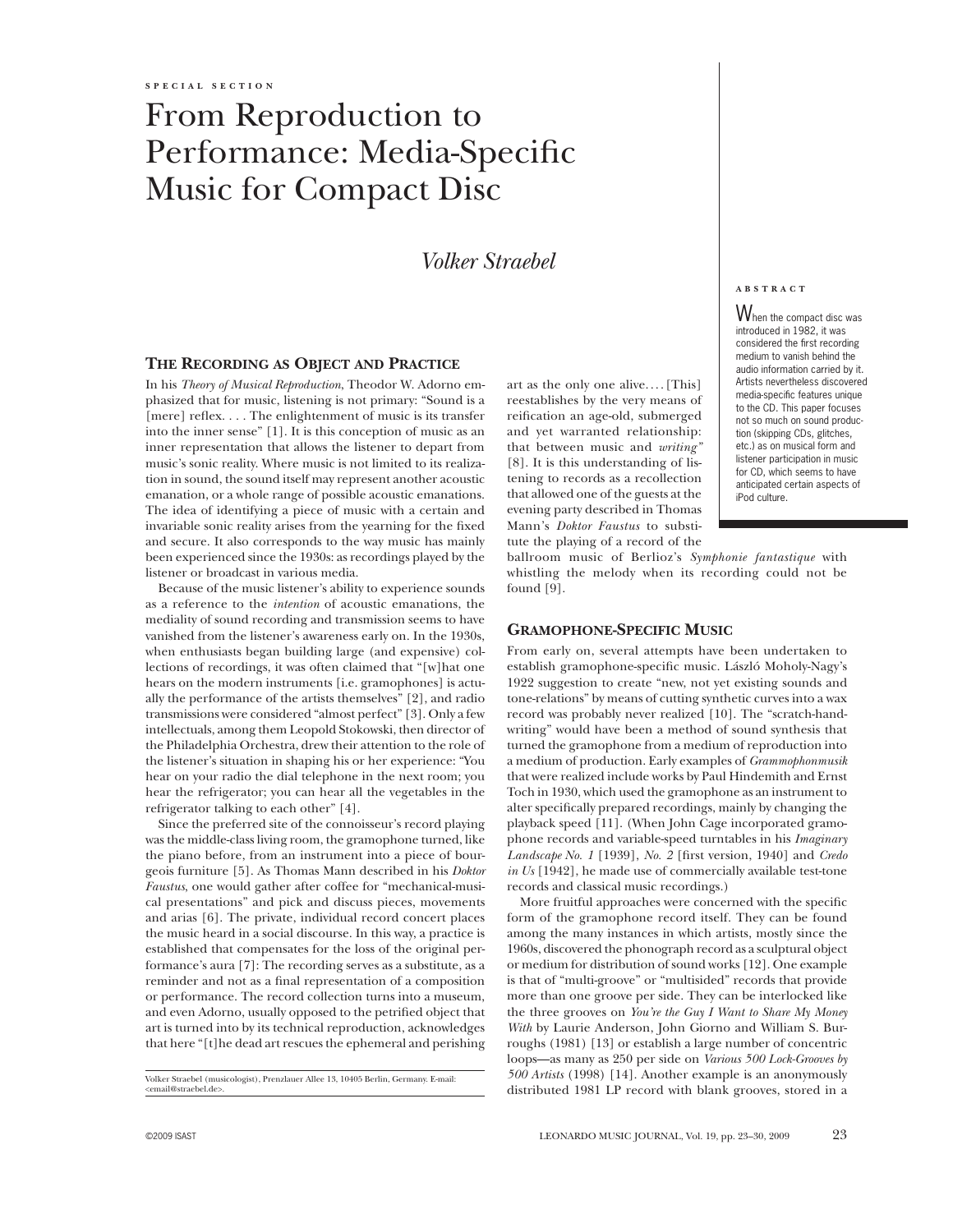

cover made of sandpaper [15]. The record will inevitably get scratched, depending on its use. This treatment turns the mechanically reproduced object into a unique item, an inversion, that is only set up by the artist but carried out by the perceiver.

It becomes obvious that the concept of gramophone-specific music is determined as much by the record's use as by its design. Even if we disregard works that use the record as a medium of sound storage in a traditional way and specify how the record is supposed to be played—one might think of John Cage's score *Program (Knobs) for the Listener* (1969), which accompanied the LP recording of his *HP-SCHD* and instructed the listener to alter dynamics, balance and filters while playing the record [16], or Eliane Radigue's set of two identical singles  $\Sigma = a = b = a +$ *b* (1969), to be played at different speeds at the same time [17]—the performative aspect of any gramophone-specific music is hard to deny. For, when not being played, the gramophone record remains utterly silent, even more so as it lacks the possibility of being read and imagined like a score. Here Adorno's comparison of gramophone record and writing [18] seems to fail. The container, rotating on the potter's wheel called the turntable, remains indeed empty and needs to be filled by the listener [19]. It is at the listener's discretion to actually perform this kind of gramophone-specific work and thereby turn the mere playing of a record into a unique performance of the piece. **Fig. 1. Olivier Heinry,** *no play***, 1996. (Photo © Volker Straebel) As with the LP record before it, visual artists discovered the CD as a sculptural object. Thus, it was not to function in its intended use of audio storage and reproduction. The presentation of Olivier Heinry's** *no play* **refers to the way CDs were displayed in record stores.**

In the end, no two performances of the ever-changing "sandpaper record" will be the same, and for the listener to the "500 Grooves" record, it will be mere coincidence to find a specific groove again. These experimental artists' records realize structurally the call of American comedian Mort Sahl for a "perfect jazz record" that would produce different solos every time it is played [20].

## **The End of Sound Recording Media**

Today, as music is more and more distributed and especially consumed as digital files, and file-sharing systems as well as user devices such as MP3 players or cell phones become interchangeable, the compact disc appears to have been the last sound-recording medium. While digital audio tape (DAT) and mini disc (MD) were limited in spread and life span, the compact disc not only introduced digital sound storage to the consumer market in 1982, but soon became the leading medium, outselling vinyl records in 1988 [21]. As a medium bound to a tangible object—as opposed to a mere technique, such as sampling or on-line radio—the compact disc probably for the last time established a whole culture of the design, use and feel of a recording medium. Irrespective of their technical qualities, at the time of their introduction, aspects like the size and mirroring surface of CDs became the object of discussion: "[W]hen you look down at the side without the

label, the side of the compact disk [sic] where music is, you get a slightly unpleasant surprise: the image of your own face staring back from the mirrorlike surface" [22]; "they are very pretty to hold and behold: gold with rainbow reflections, nestling neatly in a small plastic box" [23].

Early technical reviews, on the other hand, enthused that it would be "easier to cite the sonic problems the Compact Discs did *not* have": rumble, flutter, distortion in loud passages, pre- or post-echoes, etc. [24]. If there was an unequivocal, solely audible characteristic of the CD, it was its lack thereof. Digital storage and algorithmic error correction turned ground noise and distortion, which until then had inevitably accompanied every sound recording or broadcast, into silence. Therefore, the mediality of sound recording is likely to vanish from the listener's awareness for a second time. Because of the medium's improved quality, we hear the sound no longer as a reference to a known or imagined sound but as the sound itself. The qualities that might allow us to unmask the sound as recorded are more subtle in nature: the difference between recording space and playback space, and aspects of dynamics, timbre and the like.

Interestingly enough, in the realm of digital sound recording, Thomas G. Stockham, Jr., one of its pioneering engineers, introduced once more the metaphor of writing. In this case, analog recording is compared with oral history, in that the transfer of a recording is not just a copy but, because of its added distortion, turns into another "story." Compact discs, on the other hand, are said to be "not just better sounding recordings; they are documents. For the first time, man is able to *write* sound. . . . What the consumer gets is not a copy. It's the original" [25]. For Stockham, who considered "digital recording as a new medium, not just a new technology" [26], the concept of writing is applied to the process of coding, decoding and data storage. That is opposed to Adorno's reference to writing in connection with sound recording, where the reification of the fixed and reproduced art in a dialectical turn "rescues the ephemeral and perishing art as the only one alive" [27].

## **Music for Compact Disc**

It might be due to the fact that this difference between the "writing of sound" and the "reproduction of the work of art" became manifest in the new medium of the compact disc right after its introduction that artists began to create work spe-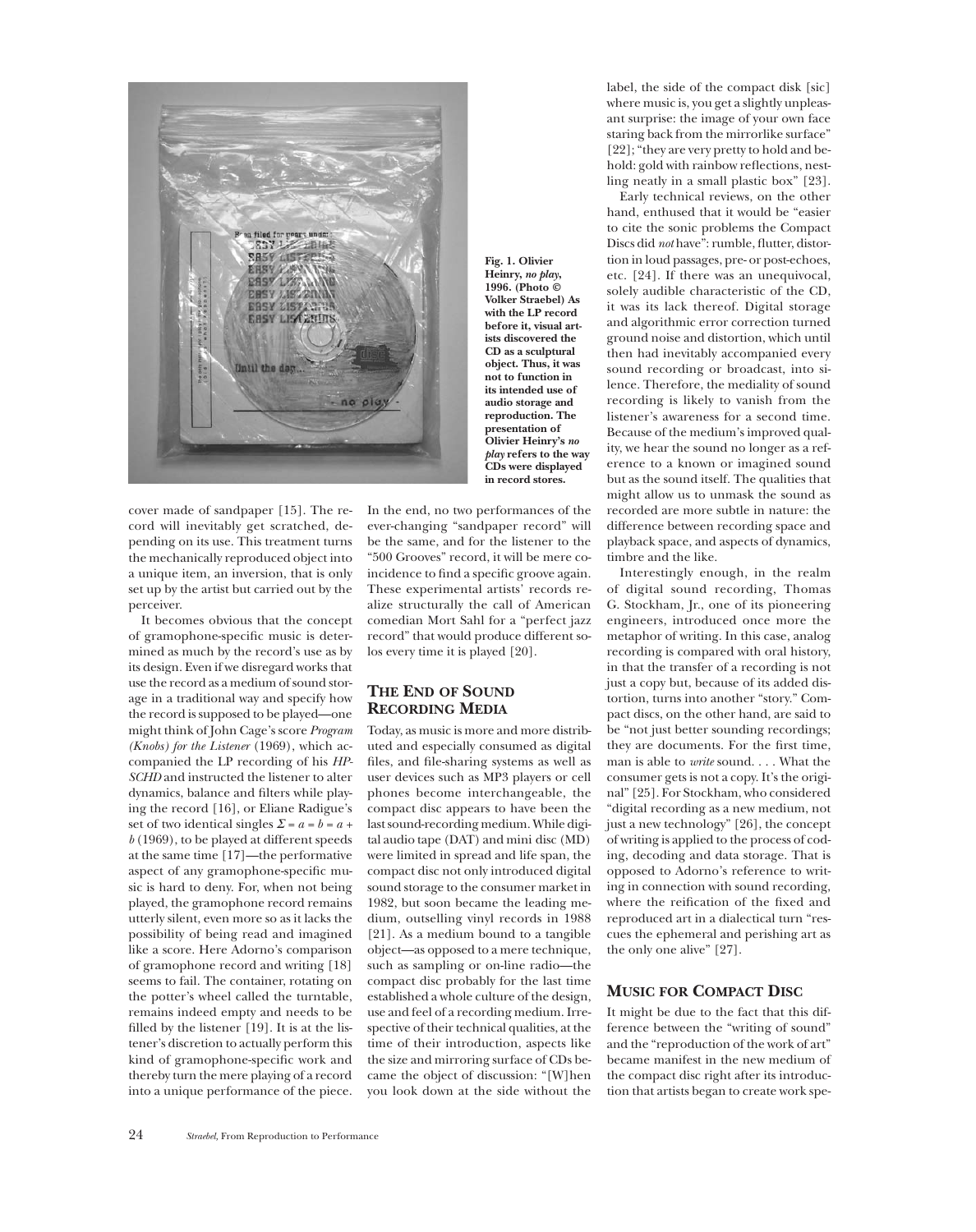cific to the new medium. Yasunao Tone began experimenting with prepared CDs in 1984 and premiered his *Music for Two CD Players* in 1986 [28]. In 1988, Nicolas Collins started incorporating hacked CD players in his live-electronic works, which allowed, among other features, hearing the "hidden," not intentionally audible control data of the CDs [29]. Both composers laid the foundation for the now-ubiquitous aesthetics of skipping and glitching sounds in electronic and laptop music.

While the compact disc as a means of sound production and a device in live electronic music has been widely discussed [30], rather little attention has been drawn to media-specific music for CD, where the compact disc is understood as a material object for the end user's appreciation. For such work, the artist utilizes certain qualities of the CD that are unique to this medium, and usually the listener is assigned the role of a performer, as the listener does not just play a recording but interacts with the medium. The works discussed here relate to different aspects of media-specific music for CD: The CD as a physical object and the CD as a medium of open form. In this article, only a selection of works will be discussed; many more can be found [31].

## **The CD as Medium and Object**

As with the gramophone record before it, artists have discovered the CD as a sculptural object to be altered, decorated or damaged without regard to its actual functionality. The French artist Olivier Heinry removed by hand the thin datacarrying aluminum layer and silk print of CDs with rough scrapes and combined the damaged object with printed cardboard in a transparent plastic bag, as if intended for display in record stores (Fig. 1). In the one such piece in my collection [32], only the area around the logo "Compact Disc Digital Audio" and the line "Fabriqué en France," both printed silver on bright pink, remain intact. The cardboard carries the inscription: "Been filed for years under: EASY LISTENING ... Until the day ... - no play –" [33].

What music had been stored on this CD we do not know. The artist turned the mass-produced sound carrier into a unique piece of art by aggressively ripping off its audio data, and, by making it useless for its intended purpose, revealed the CD's material aspects: its shape and the substances it is made of. It also ap-

#### **Nick Didkovsky:** *44 Nerve Events* **(excerpt)**

The musicians mentioned here are: Greg Anderson—electric bass Leo Ciesa—drums Nick Didkovsky—electric guitar Michael Lytle—bass clarinet Yves Duboin—soprano saxophone Marc Wagnon—vibraphone Dave Douglas—trumpet

#### **Nerve Event # 1**

4 seconds LYTLE, DUBOIN: 2 loud sforzandos each, any pitch

#### **Nerve Event # 2**

2 seconds WAGNON: 4 quiet muted pitches DIDKOVSKY: 4 quiet pitch/harmonic combinations

#### **Nerve Event # 3**

4 seconds ANDERSON: one quiet 4-note chord CIESA: Loud low-tom flam on BEGINNING and END

#### **Nerve Event # 4**

FULL BAND: non-pitched non-rhythmic rapidly changing dynamic noise. Stop when you notice someone stopped.

#### **Nerve Event # 5**

6 seconds DOUGLAS, LYTLE: Slow quiet trill, any interval any pitches DUBOIN, WAGNON: One loud squawk or bleat each

#### **Nerve Event # 6** 4 seconds

CIESA: Rapidly changing dynamic 32nd notes on high tom WAGNON, DIDKOVSKY, ANDERSON: One gliss up or down

#### **Nerve Event # 7**

4 seconds or so DUBOIN, DIDKOVSKY: Staggered pops. Avoid coincidence. Stop as soon as your pops coincide.

**Fig. 2. Nick Didkovsky,** *44 Nerve Events***, verbal score, excerpt, 1990. (© Nick Didkovsky). The musicians of Doctor Nerve followed Nick Didkovsky's instructions when performing the** *44 Nerve Events* **in the recording studio. Printed here for the first time, the verbal score reveals the relation of composition and improvisation at work. The "Nerve Events" from number 26 on were free improvisations.**

pears vulnerable. Its presentation as an anonymous object in the context of its originally intended commercial distribution emphasizes the contrast between the unique and the industrially produced, as well as between the CD as physical object and as medium.

A less obvious, but, in its inconspicuous approach, surprising CD object is *[R•] iso|chall* (2000) [34], which contains remixes of different tracks of the CD *IT ISO161975* by Florian Hecker (1998) [35]. The CD carries no label, and the two sides of the item look almost the same. Only in the transparent inner ring of the CD can the label number "Mego 024" and the logo "Compact Disc Digital Audio" be made out. When the

CD is inserted into the player and "Play" is pressed, the audio system remains silent. The only sound heard is the noise of the CD player's mechanics in their failed attempt to position the optical pick-up at a point where data can be deciphered—but there is none. Depending on the model of CD player used, the soft rubbing and clicking sounds continue until "Stop" is pressed or the pick-up unit gives up after a certain number of failed attempts. When the CD is turned over and inserted into the player upside down, it is read correctly and the first track can be heard: Bruce Gilbert's *midi slide guitar mix*, the glitch and skip sounds of which remind one of the mechanical error noises experienced before. Hence,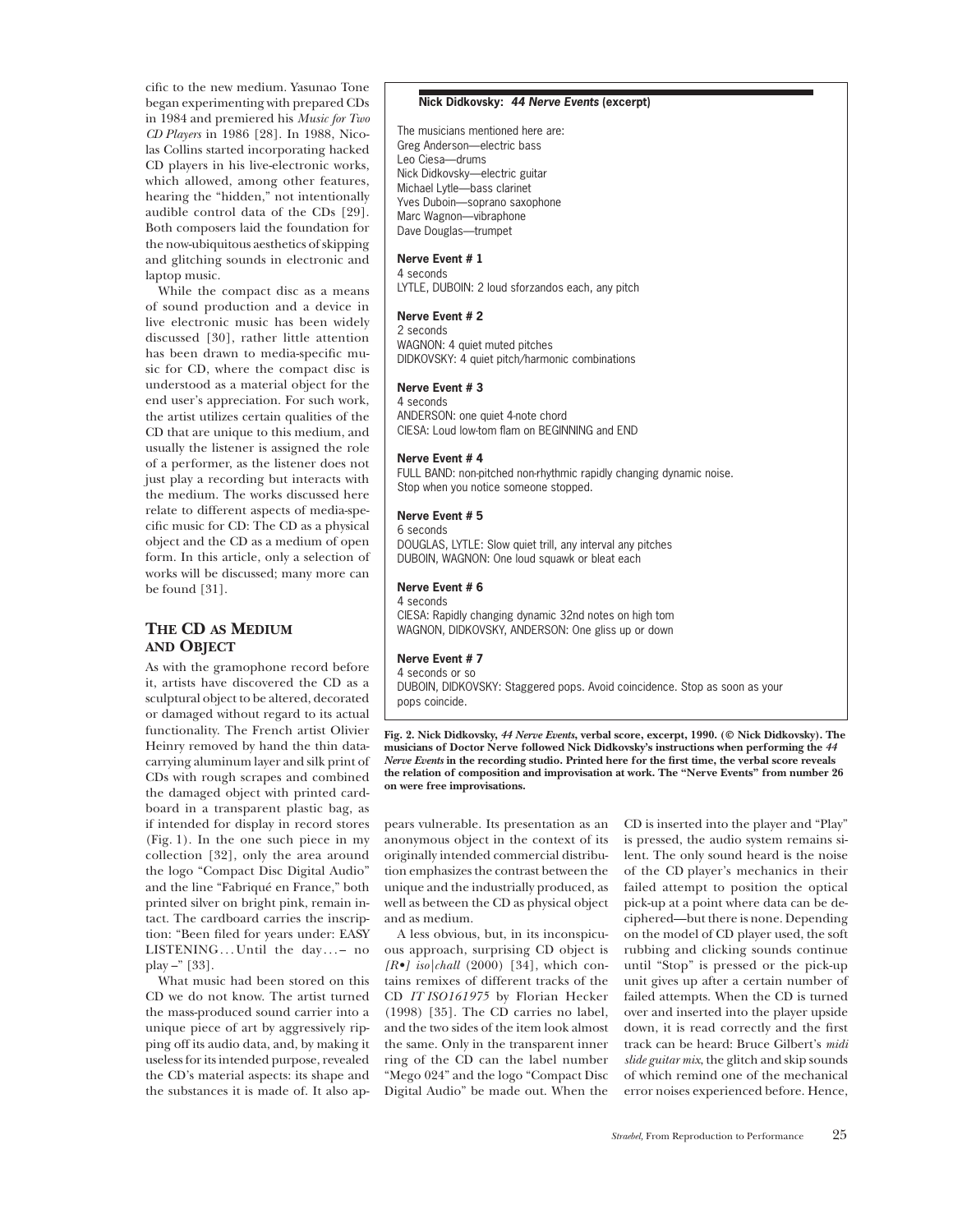

**Fig. 3. Freundschaft,** *Shuffle. Music for Compact Disc,* **1993. (Photo © Volker Straebel) The packaging of** *Shuffle* **reflects the structure of the music: Just as the tracks may be played in any order, the 10 double-sided leafs of printed text can be freely arranged.**

*[R•] iso|chall* not only makes the listener aware of the implications of the CD as an object, it also introduces the CD player as an instrument, capable of mechanically producing sounds.

## **The CD as a Medium of Open Form**

When the compact disc system was introduced in 1982, the first players offered only rather limited features for navigation or programming. While the Sony CDP-101 allowed fast and slow backward and forward scanning within a given track, the Hitachi DA-1000 was capable of programming a playing sequence [36]. Both features were combined in the CD 100 by Philips, with the number of tracks that could be handled limited to 15 [37]. Soon these playback features were further improved.

That it took experimental artists more than half a decade to create CDs that explicitly encourage the listener to change the original order of the tracks while playing them—Nicolas Collins's *100 of the World's Most Beautiful Melodies* of 1988--1989 is usually considered the first example of this approach [38]—might be due to the limited access to production resources and the high prices of CD manufacturing in the beginning. During the first half of the 1990s, several CDs were issued that made use of the medium's characteristics in terms of open form, that is, the performer's freedom to change the order, repeat and/or omit certain sections.

## **The Need to Program**

*44 Nerve Events for you to program in inventive sequences* by Nick Didkovsky (1990) [39] features short musical gestures performed by Didkovsky's downtown New York group Doctor Nerve (Fig. 2). They are presented as tracks 17 to 60 on a CD that otherwise holds 16 pieces by the same octet that are not related to that work. The subtitle, as well as the liner notes, ask the listener to bring the Nerve Events into a different order by programming the CD player: "Finally there is the listener as active composer. That's what the *44 Nerve Events* are for. Torture your CD player with them" [40]. To overcome the composer's control as expressed in a fixed score was Didkovsky's intention in some of the other works on that CD, which make use of algorithmic real-

time score synthesis. To overcome the composer's control by encouraging the listener to compose the order of short musical phrases by him- or herself appears as a similar concept only at first sight. The listener is free in these decisions, while the algorithm follows compositional rules. That the listener might pass back that freedom to the machine by using the shuffle mode for playback is prevented by the fact that the CD carries other tracks not related to the Nerve Events [41].

## **The Freedom to Shuffle**

Other works for CD specifically refer to the CD player's shuffle mode as the requested method of performance. In the liner notes to *100 of the World's Most Beautiful Melodies*, a collection of short, very concentrated, improvised duos featuring a large selection of musicians, Collins writes, "the listener now has the option of involving him or herself in a further level of performance, by using the random access capabilities of the CD player to rearrange the 42 cuts" [42]. While the composer does not mention the option of shuffle play here, in a later interview he explains, "it is wonderful to put the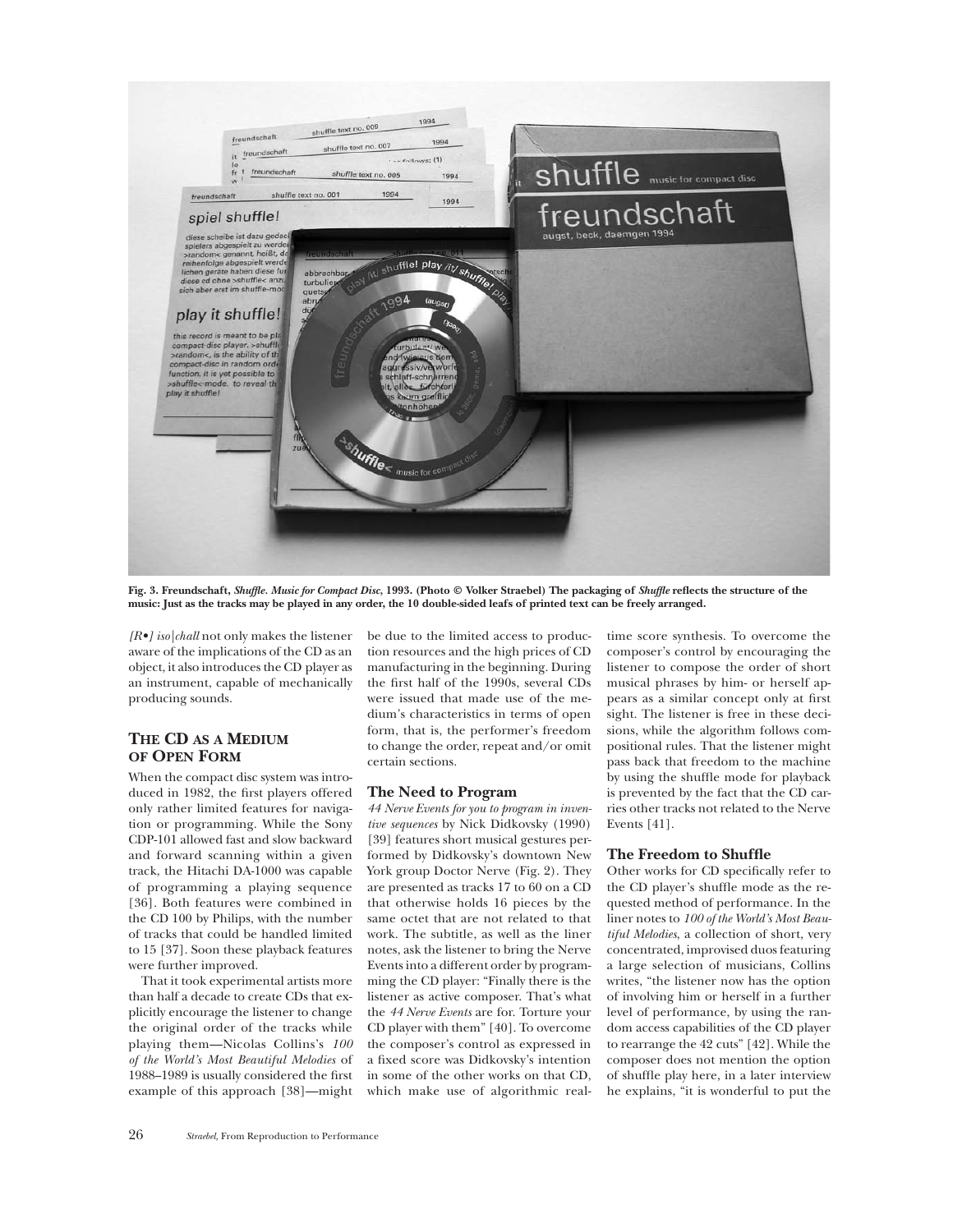CD on a 'random play' mode, because it is quite unexpected, like playing roulette" [43]. Just 4 months after the CD's production, Collins mused about "how to use the CD as a performance tool" [44] in his own performances as well as those by others, where ultimately shuffle play would be only one of many options to "perform" the CD's recordings. Otomo Yoshihide later emphasized this notion when he interpreted his CD *The Night Before the Death of the Sampling Virus* (1993) as an "application" of 77 viruses (tracks), to be played in shuffle or repeat mode or fast-forwarding [45].

*Shuffle. Music for Compact Disc,* by the German noise/industrial group Freundschaft (friendship), recorded in 1992/1993 (Fig. 3), is "meant to be played in shuffle-mode of a compactdisc player. . . . To reveal the full power of this recording, play it shuffle!" [46]. The CD is presented in a square-shaped cardboard box, which also contains 10 square cards with liner notes, track information and literary texts printed on both sides. The cards are numbered but can be arranged in any order, even upside down, or turned by 90˚. As a result, the package reflects the structure of the music, which remains rather abstract with its 99 tracks randomly played by the machine. When played in the original sequence, the short sections—musical quotations and left-wing intellectual political readings—follow each other with no interruption. Therefore, one might speculate about the appropriate "instru-

ment" for the *Shuffle* CD to be performed on. On a regular CD player, the time the optical pick-up unit needs to travel from one track to another determines the duration of the silence between tracks. If the player buffers the audio data before transmitting it to the output, the time between tracks can be bridged in shuffle mode as well. Since portable CD players with an electronic shock protection system (ESP) had been available since 1992 [47], it is quite possible that *Shuffle. Music for Compact Disc* was intended to be performed on such a device.

For other works, employment of an ESP-equipped CD player seems inadequate. Chris Mann's *Chris Mann & the Impediments* (1995) [48], for example, carries standard 2-second silences between the tracks. Presented in a clear jewel case, the CD comes with no further information than is provided on its label, which reads: "36:39 80 tracks for shuffle play < 10:00". Stored on the CD is the reading and improvised singing of one of Mann's typical breathless, involved, philosophical yet sound-poetic texts, executed by the author, Carolyn Connors and Jeannie Marsh, together with electronic sounds by Rik Rue.

Mann explains: "3 voices with mics and headphones arranged so that voice A can hear voice B in the left ear, voice C in the right, with the volume turned up so she can't hear herself. Same for B and C. Rik is a wild card with independent and individual access to all/any headphone mix. That is the score. It's the only piece

I've done specifically for CD, though I've long been interested in performers as biological signal processors" [49]. While the text looks like one long paragraph, Chris Mann claims it is in 78 paragraphs, which corresponds to the number of tracks, plus two for the title lines: "The very idea:" and "Absence, the alibi of context," (sic) [50]. That the tracks are separated by silences establishes a clear structure and secures coherence within each paragraph or section. The acoustic or musical separation of the sections would be diminished if not lost if an ESP-equipped CD player produced the requested shuffle play.

## **From Reproduction to Performance**

In media-specific work for CD, when the ephemeral aspect of music is recovered from the petrified reproduction, and listening to a recording cannot be distinguished from performing a recording, the relation of work, score, instrument, performer and performance needs to be specified anew. Ios Smolders faced this question in his *Music for CD-Player* (1994), which is released with a booklet designed like a user manual (Fig. 4). There he states:

The CD contains a digitally encoded score. Your CD Player is the performer. You are the conductor.

The playing of this CD, just like any live performance of a classical work[,] is a unique event. Each time you play this

**Fig. 4. Ios Smolder,** *Music for CD‑Player,* **1994. (CD booklet design © Angus R. Shamal) The booklet of Smolder's** *Music for CD‑Player* **got the distinct look of a user manual of a technical device. Thus, even the artist's more general aesthetic statements gain the binding character of proceedings in audio engineering.**

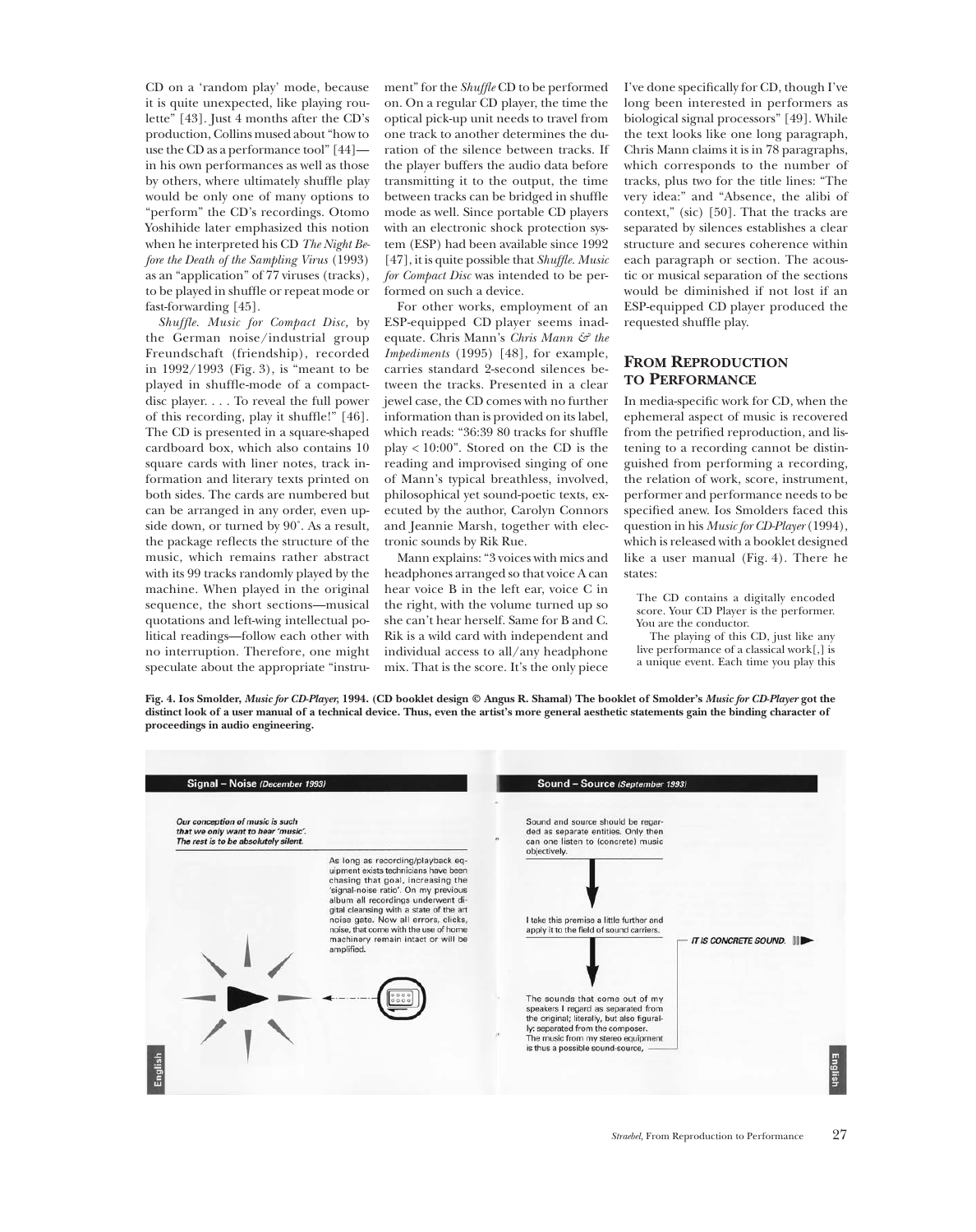CD you start a performance. In order to give you and the performer maximum flexibility[,] the work has been divided into as many parts as is technically possible [i.e. 99 tracks].

There are several ways of performing the score:

1. Take a distance and just have the performer [i.e. the CD player] work itself through the score from beginning to end.

2. Decide what parts of the score are to be played, either by programming or remote control.

- 3. Let the performer improvise, by
- pushing shuffle or random mode.

4. Adapt the score by physical treatment of the CD [51].

One might add that the CD player here appears to be not only the performer but the instrument as well. The tracks are not separated by silences as a rule, and if they are, the silences occur just like the silences within the tracks—which every now and then are of considerable duration. Thus the time it takes for the optical pick-up to travel to another position, if programmed to do so, becomes an important element of the score's interpretation, which is not so much the performer's decision as it is determined by the instrument's characteristics.

With remarkable consistency, Smolders reads the ordinary playing of the CD from beginning to end as one of the four possible ways in which the CD (the "score") can be performed. Not placing the sections of the music in a different order is, aesthetically speaking, just as good as doing so. Another CD production may emphasize this idea: The 2-CD sampler *A Chance Operation: The John Cage Tribute* (1993) contains contributions by various artists that carry extra track marks in the course of the pieces. These extra marks remain unnoticed as long as the CDs are played continuously from beginning to end, but can be used to split up the individual works into a global shuffle mix [52]. Again, the decision not to change the track order is as much a decision as to do so.

Moreover, for Smolders, open form and user (i.e. listener) interaction in his *Music for CD-Player* serve as means to address implications of sound recording per se. Media inevitably alter their content and influence the way in which content is received: "The 'consumers' of music regard the music that comes out of the stereo equipment as the actual thing. They are not aware of, or ignore the fact that what they hear is a deformed, bent, filtered, scrambled, rescrambled version of the original thing" [53]. When the listener is encouraged to decide about the

playlist, argues Smolders, that listener might question other aspects of the recording medium as well: sound quality, dynamic range, factors related to the listening situation and so on.

## **Anticipation of the iPod Metaphor**

Today, with physical recording media vanished and iPod and iTunes omnipresent, the concept of sound recording and distribution has finally shifted from sound carrier to sound file management, that is, from object to technology. iTunes users no longer associate their music collection with a bulky library of LPs or CDs but with files and folders on their hard drives, memory cards or mobile devices. While—mainly in the realm of popular music—the notion of the album has disappeared, a new concept has been established that enables listeners to select from their collection according to their mood or activity: the playlist [54]. "Smart Playlists" can be automatically derived from the music file's ID3 tags (which include, among other items, artist, year of recording, genre and beats per minute) or play count to match any given criteria. Playlists also can be built manually, shared and joined [55].

In the context of this article, it appears that certain works of music for CD have anticipated the iPod metaphor, wherein navigation becomes an aspect essential to the medium once the file collection to be dealt with has reached a considerable size. Whereas with CDs, artists are free to create the audio material stored on the sound carrier and depend on the features of the playback device, for the iPod they might design code for generating playlists, but those lists will play files the authors cannot anticipate. This situation is reminiscent of Mark Kolmar's web-based *Chaotic Entertainment* (1996) [56], where the fragmented playback of any audio CD inserted into a local computer's CD drive was controlled by means of code that navigated the optical pick-up unit.

Here again, a CD-related audio work from the mid-1990s seems to anticipate a practice common to iTunes audiences: iPod zapping. Listeners tend to transfer their habits of use of the TV set's remote control to their iPod devices and merely sample audio files rather than listen to entire tracks. Douglas Adams suggested automatically "play[ing] snippets of each track in a playlist" and developed code with which the duration and entrance point of audio excerpts can be controlled [57]. That the structure of a remix and

not its content becomes the object of organization is specific to a medium that is defined rather by its random access architecture than by its physical emanation.

## **Conclusion**

Looking back, it seems that just at the time when the CD recording medium was established, which later proved to have been the last recording medium as a tangible object, musicians and composers focused on the artistic investigation of media-specific aspects of their CD releases. The recording artist not only turned into a CD designer, taking into consideration all aspects of the physical appearance of the CD release [58], but discovered CD playing and appreciation as a realm of artistic direction. In this way, the notion of reproduction vanished, while the playing of recordings was discovered as a performative activity. With digital recording, according to Thomas G. Stockham, not only did the sound carrier evolve from being a copy to being an original [59], but the situation of listening also became a unique act. Thus, music as an "ephemeral and perishing art" is rescued again (per Adorno) [60], this time not in a dialectical detour but in an ephemeral and perishing situation, which delivers the sound carrier from its role in reproduction to grant it status as a tool of performance.

#### **References and Notes**

1. "Der Laut ist ein Reflex....Die Aufklärung der Musik ist ihre Verlegung in den inneren Sinn." odor W. Adorno, *Zu einer Theorie der musikalischen Reproduktion. Aufzeichnungen, ein Entwurf und zwei Schemata*, Henri Lonitz, ed. (Frankfurt am Main: Suhrkamp, 2001) p. 85.

**2.** Garry Joel August, "In Defense of Canned Music," *Musical Quarterly* **17**, No. 1, 138--149 (1931) p. 143.

**3.** H.R. Rivers-Moore, "Musical Reproduction, Gramophone and Broadcast," *Music and Letters* **10**, No. 3, 304--306 (1929) p. 306.

**4.** Leopold Stokowski, "Sound Recording From the Musician's Point of View," *Journal of the Society of Motion Picture Engineers* **18**, No. 2, 164–171 (1932) p. 165.

**5.** See Theodor W. Adorno, "Nadelkurven" [1927/1965], in T. Adorno, *Musikalische Schriften VI*, Rolf Tiedemann and Gretel Adorno et al. eds., *Gesammelte Schriften* **19**, 525--529 (Frankfurt am Main: Suhrkamp, 1984) p. 527.

**6.** "mechanisch-musikalische Darbietungen," Thomas Mann, *Doktor Faustus* [1947], Ruprecht Wimmer and Stephan Stachorski, eds. (Frankfurt am Main: Suhrkamp, 2007) p. 597 (chapter XXX-VIII). This account, as well as the famous chapter *Fülle des Wohllauts* from his *Zauberberg* (*The Magic Mountain*, 1924), is based on Mann's own experiences and habits. See Klaus Kropfinger, "Thomas Manns Musik-Kenntnisse," *Thomas Mann Jahrbuch* **8**, 241-279 (1995); Charles E. Passage, "Hans Castorp's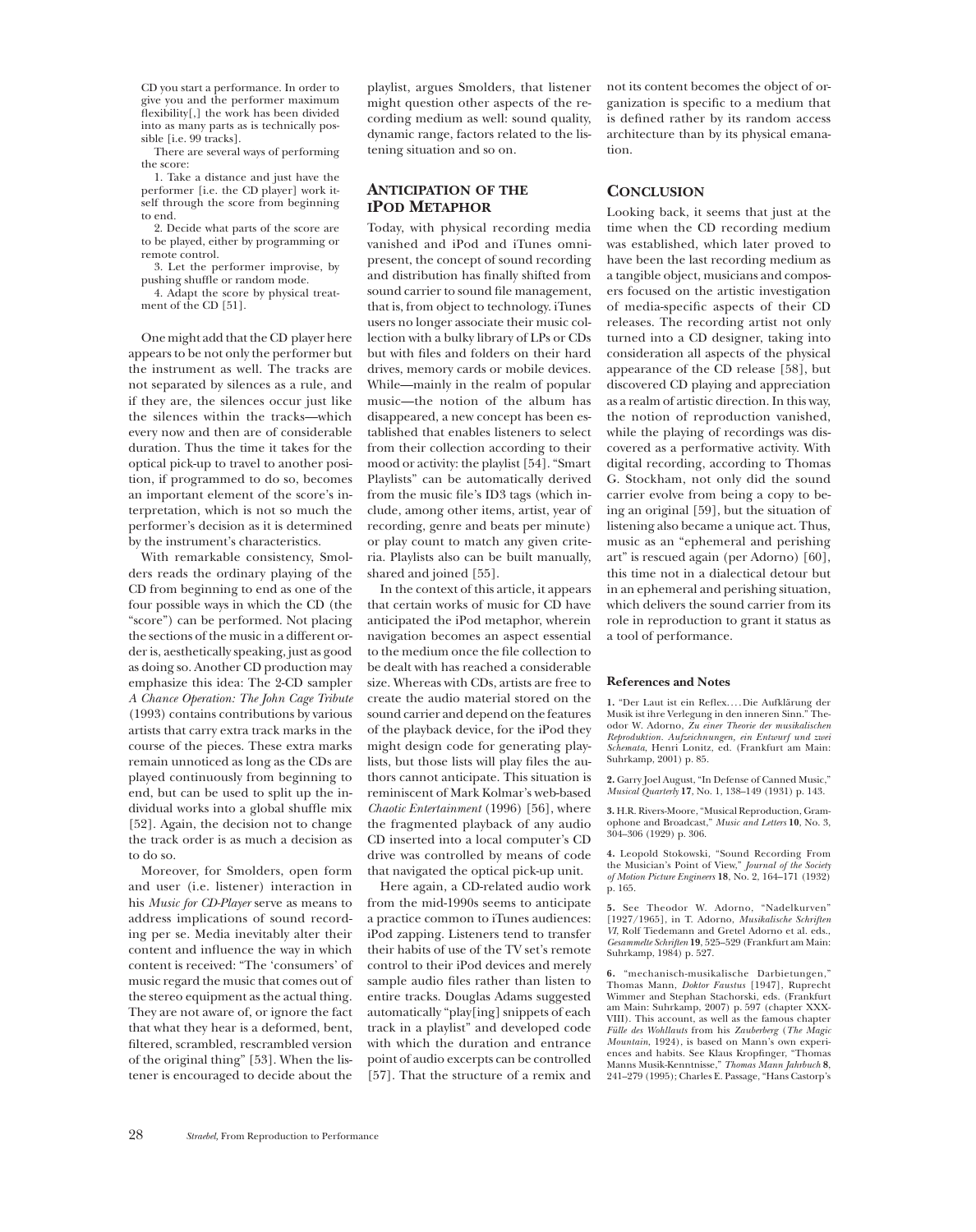Musical Incantations," *Germanic Review* **38**, No. 3, 238--256 (1963).

**7.** For a detailed discussion of Walter Benjamin's concept of "aura" as established in *The Work of Art in the Age of Mechanical Reproduction* in relation to music recording, see: Rajeev S. Patke, "Benjamin on Art and Reproducibility: The Case of Music," in: *Walter Benjamin and Art*, Andrew E. Benjamin, ed., 185-208 (London: Continuum, 2006).

**8.** Theodor W. Adorno, "The Form of the Phonograph Record" [Die Form der Schallplatte, 1934], Thomas Y. Levin, trans., *October* No. 55, 56-61 (1990) p. 59, original emphasis. "Die tote rettet die 'flüchtige' und vergehende Kunst als allein lebendige.... [Dies] stellt, gerade durch Verdinglichung, ein uraltes, entsunkenes und doch verbürgtes Verhältnis wieder her: das von Musik und *Schrift*." Theodor W. Adorno, "Die Form der Schallplatte" [1934], in: Adorno, *Musikalische Schriften VI*, Rolf Tiedemann and Gretel Adorno et al., eds., *Gesammelte Schriften* 19, 530-534 (Frankfurt am Main: Suhrkamp, 1984) p. 532.

**9.** See Mann [6] (chapter XXXVIII) p. 597.

**10.** László Moholy-Nagy, "Produktion—Reproduktion," *De Stijl* **5**, No. 7, 98--100 (1922) p. 98. The idea to use the gramophone as a means of sound synthesis had been established before but was not accepted in artistic circles: Alexander Dillmann, "Das Grammophon," *Die Stimme seines Herrn* **1**, No. 5, 10–11 (1910) p. 11, reprinted and translated in Mark Katz, *Capturing Sound. How Technology Has Changed Music* (Berkeley, CA: Univ. of California Press, 2004) pp. 104, 220.

**11.** See Martin Elste, "Hindemiths Versuche 'grammophonplatteneigener Stücke' im Kontext einer Ideengeschichte der Mechanischen Musik im 20. Jahrhundert," *Hindemith-Jahrbuch—Annales Hindemith* **25**, 195--221 (1996); Katz [10] pp. 99--113.

**12.** See *The Record as Artwork: From Futurism to Conceptual Art* (Chicago: Museum of Contemporary Art, 1977); Ursula Block and Michael Glasmeier, eds., *Broken Music. Artists' Recordworks* (Berlin: Berliner Künstlerprogramm des DAAD and gelbe MUSIK, 1989).

**13.** Laurie Anderson, John Giorno and William S. Burroughs, *You're the Guy I Want To Share My Money With*, LP (New York: Giorno Poetry Systems Records GPS 020-GPS 021, 1981). Only the fourth face of the double album is multisided.

**14.** Various artists, *Various 500 Lock-Grooves by 500 Artists*, LP (Lowell, MA: RRRecords RRR-500, 1998).

**15.** Block and Glasmeier [12] p. 86.

**16.** John Cage and Lejaren Hiller, *HPSCHD*, in: John Cage, HPSCHD / Ben Johnston, String quartet no. 2, LP (New York: Nonesuch H-71224, [1969]).

**17.** "Les faces A et B de ce disque peuvent se combiner entre elles à l'infini à n'importe quelle vitesse 78, 45, 33 ou 16 tours." Eliane Radigue, Σ *= a = b = a + b* [1969], 2 singles (Sacramento, CA: Povertech Industries PSP001, 2000). See also Radigue's article in this issue of LMJ.

#### **18.** Adorno [8].

**19.** "Der Plattenteller von Sprechmaschinen ist der Töpferscheibe zu vergleichen: Ton-Masse wird darauf geformt, der[en] Stoff vorgegeben ist. Aber das fertige Tongefäß, das so entsteht, bleibt leer. Der Hörer erst erfüllt es." Adorno [5] p. 529.

**20.** This concept has been mentioned by James Goodfriend in a conference discussion: H. Wiley Hitchcock, ed., *The Phonograph and Our Musical Live. Proceedings of a Centennial Conference, New York 1977*, *I.S.A.M. Monographs 14* (New York: Institute for Studies in American Music, Brooklyn College of the City Univ. of New York, 1980) p. 34.

**21.** George M. Plasketes, "Romancing the Record: The Vinyl De-Evolution and Subcultural Evolution,"

Journal of Popular Culture  $26$ , No. 1, 109-122 (1992) p. 110.

22. David Denby, "My problem with perfection: The consequences of the CD revolution." The New Yorker consequences of the CD revolution, **72**, No. 24/25, 64--83 (26 August 1996) p. 75.

**23.** John Rockwell, "Listening at Home to the New Compact Disks," *New York Times*, 1983/04/24, H23.

**24.** David Ranada, "Digital Debut: First Impressions of the Compact Disc System," *Stereo Review*, No. 48, 61--70 (1982) p. 62, original emphasis.

**25.** Thomas G. Stockham Jr. quoted in Allan Kozinn, "The Future is Digital," *New York Times*, 1980/04/13, SM56, original emphasis.

**26.** Thomas G. Stockham, Jr., "The Promise of Digital Audio," *Digital Audio: Collected Papers from the AES Premiere Conference. Rye, New York, June 3--6, 1982*, Barry Blesser, Bart Locanthi and Thomas G. Stockham, Jr., eds.(New York: Audio Engineering Society, 1983) p. 12.

#### **27.** Adorno [8] p. 59.

**28.** See Yasunao Tone and Christian Marclay, "[Interview]," *Music* No. 1, 38--46 (1997) p. 43; Yasunao Tone, "Solo for Wounded CD [liner notes]," in *Yasunao Tone—Solo for Wounded CD* (New York: Tzadik CD TZ7212, 1997)**.**

**29.** See Caleb Stuart, "Damaged Sound: Glitching and Skipping Compact Discs in the Audio of Yasunao Tone, Nicolas Collins and Oval," *Leonardo Music Journal* 13 (2003) pp. 49-50.

**30.** For a survey, see e.g. Kim Cascone, "The Aesthetics of Failure: 'Post-Digital' Tendencies in Contemporary Computer Music," *Computer Music Journal* **24**, No. 4, 12--18 (2000); Stuart [29]; Eliot Bates, "Glitches, bugs, and hisses: The degeneration of musical recordings and the contemporary musical work," in *Bad Music: The Music We Love to Hate*, Christopher J. Washburne and Maiken Derno, eds. (New York: Routledge, 2004) pp. 275-293.

**31.** The author is indebted to many composers, musicians and enthusiasts who shared their thoughts on the matter of media-specific music for CD on the silence e-mail list in May 1996. The field of works for enhanced CD, CD-ROM and the like is not considered here (see Kristine H. Burns, "An Emerging Digital Community: The CD-ROM Artists," *Organised Sound* 2, No. 1, 13–18 (1997)).

**32.** The work is not titled, not dated and not signed. It was sent by the artist to the author in June 1996. No further indication is given in the accompanying **letter** 

**33.** The line "EASY LISTENING" is printed seven times, followed by "../.."

**34.** Various artists, *[R•] iso|chall* (Vienna: Mego, MEGO 024, 2000), CD.

**35.** [Florian] Hecker, *IT ISO 161975* (Vienna: Mego, MEGO 014, 1998), CD.

**36.** See Ranada [24] p. 66.

**37.** See Hans H. Hiebel et al., *Große Medienchronik* (Munich: Fink, 1999) p. 763.

**38.** Nicolas Collins, *100 of the World's Most Beautiful Melodies*, CD (New York: Trace Elements Records TE-1018CD, 1989).

**39.** On Doctor Nerve, *Beta 14 ok* [1990] (Silver Springs, MD: Cuneiform Records Rune 26, 1991), CD.

**40.** Nick Didkovsky, "[liner notes]" [1990], in *Doctor Nerve—Beta 14 ok* (Silver Springs, Maryland: Cuneiform Records Rune 26, 1991).

**41.** Similarly, *CCM Flotsam* by John Bischoff, Chris Brown, Tom Erbe and Maggi Payne (1994) consists of 15 short tracks to be played in any order and is stored on a CD that contains five more works ([Various artists], *CDCM Computer Music Series Vol. 17, Music from the Center for Contemporary Music [CCM] at Mills College*, CD [Baton Rouge, LA: Centaur Records CRC 2195, 1994]); see Luc Corvet, "Music from the Center for Contemporary Music at Mills College by John Bischoff, Chris Brown, Tom Erbe, Maggi Payne, Alvin Curran [Review]," *Computer Music Journal* **20**, No. 2, 128--129 (1996).

#### **42.** Collins [38].

**43.** Nicolas Collins and Guy de Bièvre, "The Improvisation Moderator. Interview with Nicolas Collins by Guy De Bièvre" [Oct. 15, 1989], *Musicworks,* No. 49, 28--36 (1991) p. 36.

**44.** Collins and de Bièvre [43] p. 35.

**45.** Otomo Yoshihide, *The Night Before the Death of the Sampling Virus* (Melbourne, Australia: Extreme XCD 024 CD, 1993), liner notes.

**46.** Freundschaft, *Shuffle. Music for Compact Disc*, CD (Frankfurt am Main: Frog Records LC3606, 1994) (signed and numbered edition of 345), liner notes, p.  $\breve{1}$ .

**47.** Sony D-515, See Hiebel et al. [37] p. 775.

**48.** Chris Mann, *Chris Mann & the Impediments*, CD (Black Rock, Connecticut: 0.0. Discs, 1995).

**49.** Chris Mann, e-mail to the author, 2 June 1996.

**50.** Mann [49].

**51.** Ios Smolders, *Music for CD-Player* [1994], CD (Amsterdam: Staaltape ST CD 077, [1995]), liner notes.

**52.** Various Artists, *A Chance Operation. The John Cage Tribute*, 2 CDs (Westbury, NY: Koch International Classics 3-7238-2 Y6x2, 1993); see Larry Austin and Rodney Waschka II, "Computer Music for Compact Disc: Composition, Production, Audience," *Computer Music Journal* 20, No. 2, 17-27 (1996) p. 24.

**53.** Ios Smolders: "High end—low end" (Sept. 1993), in Smolders, *Music for CD-Player*, liner notes [51].

**54.** For choosing music on the iPod as mood reinforcement see Michael Bull, *Sound Moves: iPod Culture and Urban Experience* (London and New York: Routledge, 2007) pp. 127-133.

**55.** See Hadley Stern, *iPod and iTunes Hacks. Tips and Tools for Ripping, Mixing and Burning* (Sebastopol, CA: O'Reilly Media, 2004) pp. 241-248, 347-353.

**56.** The web site <www.xnet.com/~mkolmar> is no longer active, but available from <www.archive.org>. For an analytical review see Volker Straebel, "'Chaotic entertainment': Mark Kolmars CD-Remix im Internet," Positionen No. 31, 31-33 (May 1997).

**57.** Hadley Stern [55] pp. 372--373.

**58.** See Emmanuelle Loubet, "Laptop Performers, Compact Disc Designers, and No-Beat Techno Artists in Japan: Music from Nowhere," *Computer Music Journal* 24, No. 4, 19-32 (2000).

**59.** See Stockham [25].

**60.** See Adorno [8] p. 59.

#### **Discography**

[Various Artists]. *[R•] iso|chall*. [Vienna]: Mego, MEGO 024, 2000. CD.

———. *A Chance Operation. The John Cage Tribute*. Westbury, NY: Koch International Classics 3-7238-2 Y6x2, 1993. 2 CDs.

———. *CDCM Computer Music Series vol. 17, Music from the Center for Contemporary Music (CCM) at Mills College*. Baton Rouge, LA: Centaur Records CRC 2195, 1994. CD.

———. *Various 500 Lock-Grooves by 500 Artists*. Lowell, MA: RRRecords RRR-500, 1998. LP.

Anderson, Laurie, John Giorno and William S. Burroughs. *You're the Guy I Want to Share My Money With*.